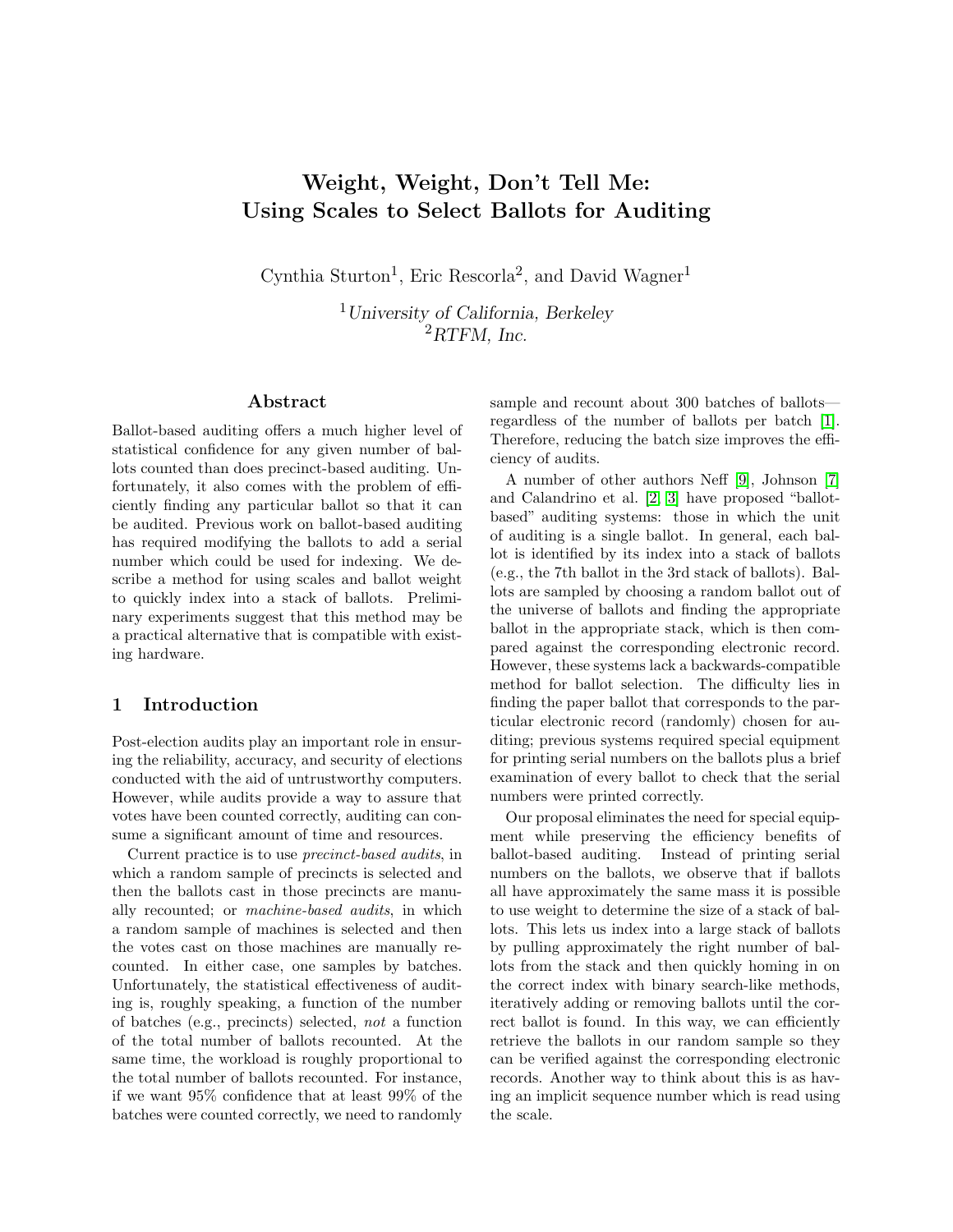# <span id="page-1-0"></span>2 Problem Statement

Our focus is on central-count systems, where ballots are scanned at election headquarters (rather than at the polling places), so that ballots can be stored in the same order they are scanned. Put another way, our proposal can be viewed as an auditable way of scanning and counting a collection of ballots at a central location under the control of election officials. Our protocol consists of two phases: (i) scanning the ballots, (ii) auditing the electronic ballot images. The core of our proposal lies in the auditing phase.

We seek an auditing protocol that meets the following requirements:

- $\bullet$  *Ease of use.* We want the auditing protocol to be simple and easy for election officials to conduct, and easy for observers to understand and monitor. This will reduce the likelihood of human error occurring during the audit.
- *Efficiency*. We want to minimize the time and resources required to conduct an audit.
- Software-independence. Our audit process must not place any reliance upon the correct functioning of any computer or other complex technology [\[11\]](#page-14-3). The purpose of our protocol is to verify that the election equipment has counted the votes correctly, so it must be possible for an election official or observer to see for themselves that the vote count is accurate.
- Support for risk-limiting audits. The audit process must be able to detect any error or fault in the election equipment, whether accidental or deliberate, if its magnitude is large enough to change the outcome of an election. Our process must be compatible with risk-limiting postelection audit [\[12,](#page-14-4) [6\]](#page-14-5). In other words, it must be possible to upper-bound the probability that an outcome-changing error is not detected by the audit.
- *Transparency*. Our audit process should be accessible and understandable by any observer. After the audit, the observer should have sufficient evidence to confirm the election count for themselves, without trust in the equipment or the election officials.
- *Compatibility with legacy systems*. The audit process should be compatible with existing voting equipment: jurisdictions should not need to replace their current scanning and tallying machines.
- Privacy. Our system should not compromise the secrecy of the ballot. For instance, any information revealed for the purposes of auditing must not reveal how voters voted.
- Coercion resistance. Our system should not enable vote-buying or voter coercion where it was not already possible. For instance, any information revealed for the purposes of auditing must not enable voters to prove how they have voted.

We make several assumptions. First, we assume the scanners produce an electronic record of each ballot, and retain these records in the order that ballots were scanned. Many deployed optical scanners (Hart Ballot Now, Sequoia Optech) already retain this information; for those that do not, changes to the scanning software—but not the scanning hardware—may be required. Second, we assume that election officials are careful to store ballots in the order they were scanned. Because we rely on the correspondence between the order of electronic ballot images and the order of the paper ballots themselves, our scheme requires officials to avoid disturbing the order of the ballots, once they are output and stacked by the scanner. We assume that this can be assured through appropriate procedures and processes.

As mentioned earlier, we assume all ballots are centrally scanned. Our scheme could also be deployed in jurisdictions that use precinct-based optical scan (where ballots are scanned at the polling place), by re-scanning all of the ballots centrally, though this would of course require scanning each of those ballots a second time, as described by Calandrino et al.[\[2\]](#page-13-1).

We focus on ensuring that the collection of paper ballots that is present at the time of the audit matches the electronic records produced by scanners. It is a separate problem to ensure that this collection of paper ballots exactly matches the ballots legitimately cast by voters. Chain of custody issues, while important, are out of scope for this paper; we make no attempt to detect tampering with ballots before they are scanned.

Comparison to prior work. Johnson [\[8\]](#page-14-6), Neff [\[9\]](#page-14-0) and Calandrino et al. [\[2\]](#page-13-1) have previously proposed a variety of methods for ballot-based auditing. All these methods are fairly similar. For concreteness, we describe the method due to Calandrino et al. In their method, the ballots are recounted using optical scan machines augmented with a device that stamps each ballot with a unique serial number as the ballot is scanned. Serial numbers are assigned sequentially,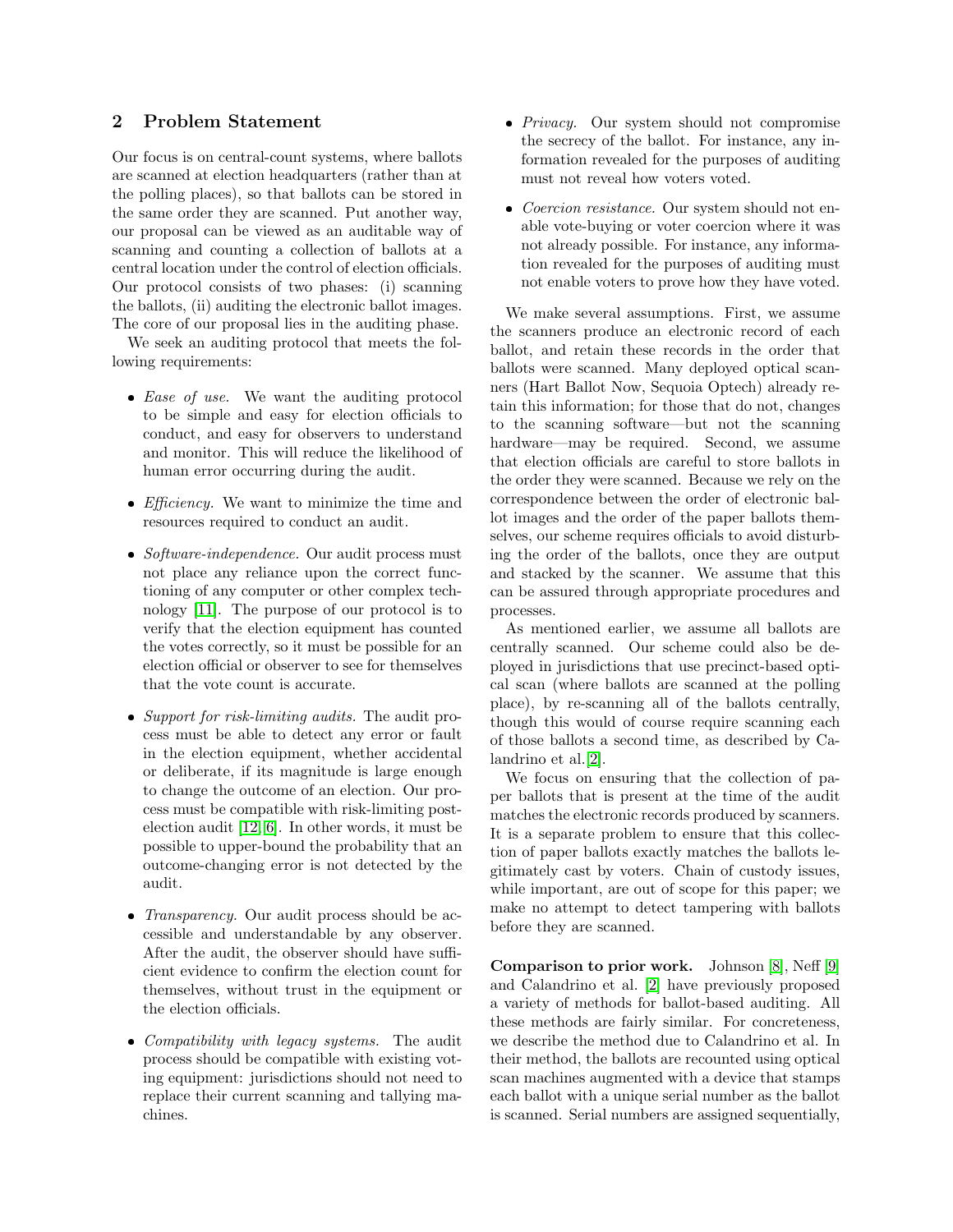incrementing by one for each ballot scanned. Alternatively, a separate machine can be used to stamp each ballot with a serial number. The stamped ballot is then scanned and both the serial number and ballot contents are read by the scanner. In either case, the scanner remembers the association between each ballot's serial number and the votes on that ballot. After all ballots have been counted, the voting system produces a list *L* containing this association, in electronic form; this list is retained by election officials for auditing purposes. Then, auditing involves three steps. First, election officials check that the serial numbers have been printed correctly by quickly looking at the serial number on each ballot. Second, election officials choose an appropriate set of serial numbers at random, retrieve the corresponding paper ballots, and manually inspect each such ballot to check that its contents match what is found in *L*. This provides assurance (to a given confidence level depending on the number of audited ballots) that no more than a given fraction of the ballots in *L* have been miscounted. Finally, election officials use independent software to tabulate votes from *L*.

Calandrino's procedure meets many, but not all, of our requirements. It is efficient, easy to use, and protects voter privacy. It is software-independent and compatible with risk-limiting audits. However, it is not compatible with legacy optical scan machines: in their scheme, scanners must be augmented with a special stamping device. This would require modifications to the hardware of currently deployed voting systems, or design and certification of new equipment for auditing.

Also, their scheme does not aim to provide transparency for observers. Their scheme is focused on enabling election officials to verify that the machines have worked correctly, but observers do not have an opportunity to do the same. It would be possible to extend their scheme to provide transparency for observers, by publishing the list *L* and adopting transparent random selection procedures—but this comes at a cost. In particular, publishing the list *L* of ballot images enables vote-buying and coercion: a voter can "mark" their ballot by entering a write-in vote for a unique candidate name in one contest, or by a special pattern of votes in down-ballot contests. Consequently, there is a tension between transparency and coercion-resistance in their scheme.

Our proposal improves upon Calandrino's scheme primarily by eliminating the requirement for special ballot-stamping hardware. Instead, our scheme can be used with deployed optical scan equipment, without any hardware changes or modifications to existing scanners. However, our scheme retains the same tension between transparency and coercionresistance; we know of no non-cryptographic method for resolving this tension.

## 3 Our Proposed Procedure

#### 3.1 Overview

The main idea of our proposal is to improve upon Calandrino's scheme, as follows. Rather than printing an explicit serial number on each ballot as it is scanned, we treat the index of that ballot within its stack as an implicit serial number. This index is not printed anywhere on the ballot, but rather comes from its position of the ballot in the stack.

Both procedures provide a way to count a collection of paper ballots with the aid of (untrusted) optical scanners in such a way that the final tally can be verified to represent a correct count of the paper ballots. We can view the audit process as cross-checking three sets of data: the paper ballots, the electronic record of those ballots, and the published vote tally. We start by reviewing the general workflow, which is common to our proposal and Calandrino's scheme, and shown in Figure [1.](#page-4-0)

We assume that the collection of paper ballots is provided to us, and we do not concern ourselves with where they came from. We also assume the paper ballots have been shuffled in advance to prevent linking ballots to vote order—this is also required in Calandrino's scheme and in any scheme where we publish the CVRs in scanned order. Our scheme consists of 7 steps.

1. Scanning. The collection of ballots is divided into conveniently sized batches. The batches do not need to be all of the same size, but in practice we anticipate that each batch will contain 100–250 ballots (this limitation is discussed in Section [5.1.1\)](#page-9-0). For instance, a batch might hold all of (or a subset of) the ballots cast within a single polling place, or a subset of absentee ballots. Election workers feed one batch at a time into the optical scan machine. We assume that the optical scan machine outputs the paper ballots in a stack. For each batch, election officials collect the stack of scanned ballots and place them in a box for storage, taking care not to disturb the order of the ballots, and label the box with the batch number.

Scanning a batch of *n* ballots produces a sequence of electronic ballot images  $b_1, b_2, \ldots, b_n$ , where each ballot image records all of the choices (votes) found on a single ballot. We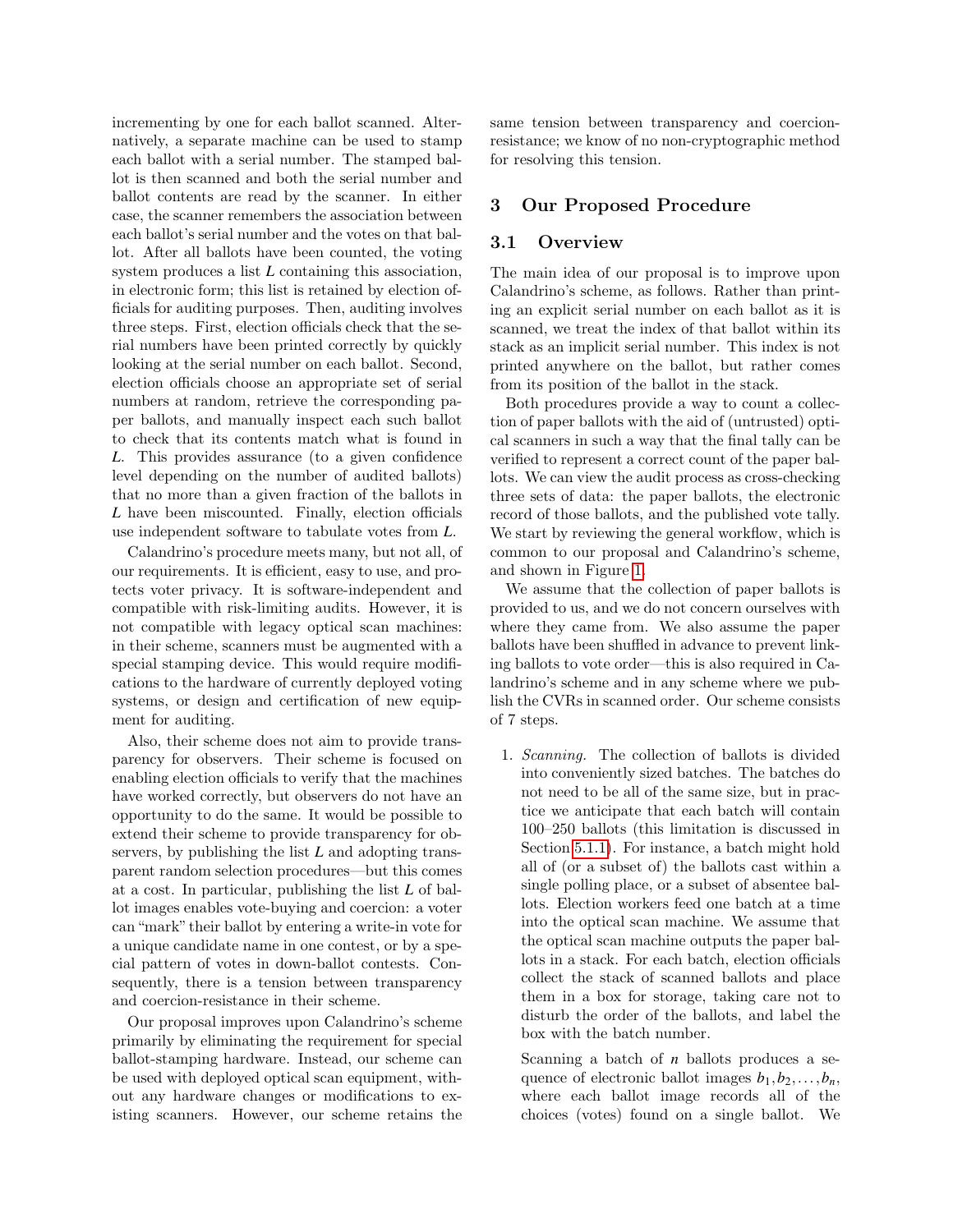assume that these electronic ballot images are produced in the order that ballots appear in the output stack, so that the *i*th electronic ballot image  $b_i$  corresponds to the *i*th paper ballot in that stack.

- 2. Tallying. Election management software collects up all of the votes and produces a list of vote totals, showing the total number of votes cast for each candidate. The vote totals are published. The software also prepares a list of electronic ballot images  $b_1, \ldots, b_n$  for each stack of ballots. These images can either be real images, as in the Humboldt Election Trans-parency Project<sup>[1](#page-3-0)</sup>, or cast vote records which merely show the choices selected for each contest. The latter is far more convenient for our purposes, because what we are trying to audit is ultimately the scanner's interpretation of the ballot. This information is recorded onto writeonce media (e.g., CD-ROM) in an open electronic format (e.g., comma-separated values), and copies are distributed to auditors<sup>[2](#page-3-1)</sup>. At this point, the software is committed to a particular vote count, and the audit can begin.
- 3. Tally verification. Auditors verify that the published vote total for each candidate exactly matches the number of votes for that candidate found among the electronic ballot images provided to auditors. This step should be done using independent software chosen by the auditors, or performed using multiple independent software implementations. If any discrepancy is found, the system fails the audit and auditors declare that they were not able to verify the correctness of the published vote totals.
- <span id="page-3-3"></span>4. Stack size verification. For each stack of ballots, election workers retrieve that stack of paper ballots, count the number of ballots in the stack, and verify that this matches the number

of electronic ballot images for that stack. If any discrepancy is found, the system fails the audit. Note that this step involves counting only the number of paper ballots in a stack, not counting the number of votes for any candidate. We elaborate below (see Section [3.2\)](#page-3-2) on how this can be done efficiently.

- 5. Random selection. We select a random sample of the electronic ballot images, using a procedure for verifiably random selection that can be seen by observers and auditors to be fair and unbiased [\[5,](#page-14-7) [4\]](#page-14-8). If there are *m* stacks, with  $n_i$ ballot images in the *i*th stack and a total of  $N = n_1 + \cdots + n_m$  ballot images, then this process involves a random selection from the uniform distribution over all *N* ballot images. The indices of the selected ballots are published.
- <span id="page-3-4"></span>6. Ballot retrieval. Election workers retrieve the paper ballots corresponding to the indices selected in the prior phase. This is done in two steps: for each selected ballot, we retrieve the box containing the stack it is contained in; then we index into that stack to retrieve the particular ballot we are interested in. Assuming that boxes are clearly labelled, finding the appropriate stack should be relatively straightforward. In section [3.3](#page-4-1) we explain how to index into a stack of ballots efficiently.
- <span id="page-3-5"></span>7. Manual comparison. Election workers manually inspect each selected paper ballot to compare the marks on it to the corresponding electronic ballot image. It is important that every contest on the ballot be inspected and compared; this provides a reasonable way to detect human error in the indexing process.

If few mismatches are found during this step, we have strong evidence that the electronic ballot images match the paper ballots, to within an error bound that can be calculated with standard statistical methods [\[1,](#page-13-0) [10,](#page-14-9) [7\]](#page-14-1).

## <span id="page-3-2"></span>3.2 Counting stack sizes

To verify stack sizes efficiently, we need some way to quickly count the number of paper ballots in a stack. We take advantage of the fact that ballot weights are approximately constant from ballot to ballot: we use a scale to measure the weight of the entire stack of ballots, and then divide by the weight of a single ballot to obtain an estimate of the number of ballots in the stack. This can be done fairly

<span id="page-3-1"></span><span id="page-3-0"></span> $1$ <http://humtp.com/>

<sup>2</sup>Our scheme is agnostic about who serves as an auditor. Election officials or third parties may play the role of auditors, if they wish to check that the scanners worked correctly. Alternatively, if we wish to allow members of the public to verify for themselves that the scanners worked properly, ballot images can be published on the Internet or distributed to all observers in attendance during the audit process. Note that auditors receive a list of ballot images, so a voter who marked their ballot in advance may be able to prove how they voted to an auditor. Therefore, auditors must be trusted not to coerce voters or buy votes. Officials might choose to make ballot images available to the general public in the interests of transparency, and accept the risk of vote-buying and coercion. As mentioned earlier, there is a tension between transparency and coercion-resistance in our scheme.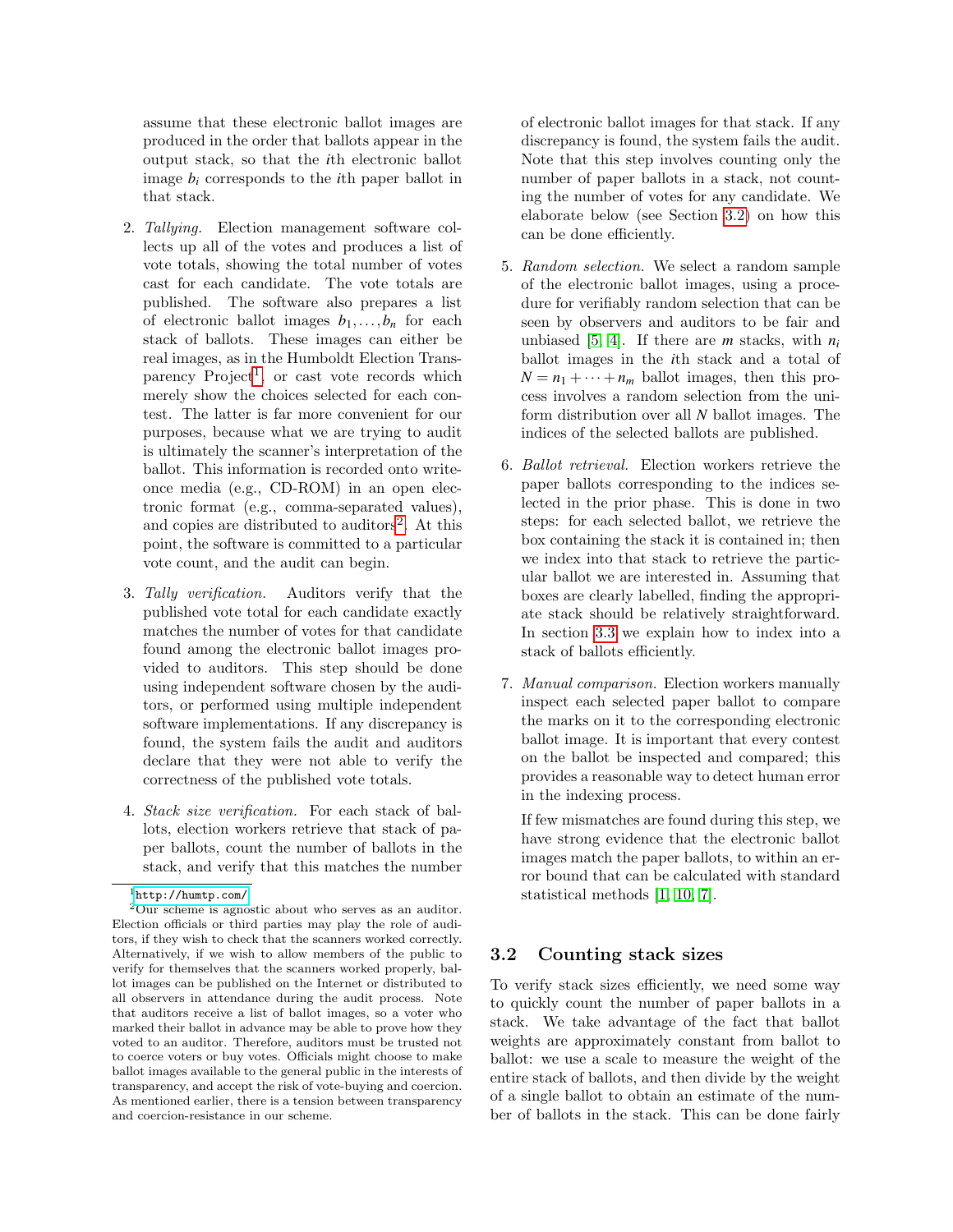

<span id="page-4-0"></span>Figure 1: The audit process: the collection of voted ballots are scanned, the election management system produces a tally from the electronic record and the electronic record is made public. The observer audits samples from the scanned ballots against the electronic record to verify the scanner produced the correct electronic record. The observer produces a tally from the electronic record to verify the EMSproduced correct tally.

quickly—more quickly than manually counting the number of ballots one by one.

The mathematics are simple. Let  $\mu$  denote the average weight of a single ballot. Given a stack of weight *W*, we can estimate the number of ballots in the stack  $(\hat{n})$  by dividing and rounding to the nearest integer, i.e.,  $\hat{n} = \lfloor W/\mu + \frac{1}{2} \rfloor$ . Note that in practice  $\mu$  will not be known precisely; instead, we will need a calibration step to compute an estimate  $\hat{\mu}$  of  $\mu$ . For instance, officials might gather 100 ballots, weigh those 100 ballots, and divide by 100 to get  $\hat{\mu}$ . Fortunately, the calibration step only needs to be done once per audit.

This process can be greatly simplified with the help of a counting scale, which produces an item count as well as total mass. Counting scales are readily available commodity items: we obtained the counting scale used in our experiments for around \$230. With a counting scale, calibration is simple: we place a large stack of a known number of ballots on the scale, wait for it to stabilize, and then enter the number of ballots into a keypad on the scale. The scale then derives an estimate  $\hat{\mu}$  of the weight of a single ballot. The larger the stack used for calibration, the more accurate  $\hat{\mu}$  will be. In our experiments, we used a stack of 350 ballots to calibrate the scale. We recommend that calibration be performed after the election, shortly before the audit, under the same environmental conditions as will occur during the audit itself<sup>[3](#page-4-2)</sup>.

Once the counting scale is calibrated, counting the number of ballots in a stack is easy: we place the stack on the scale, wait for it to stabilize, and the scale shows its estimate of the number of items on a digital display. In summary, we have a simple and efficient way to check that the number of paper ballots in each stack matches the number of electronic ballot images for that stack (step [4\)](#page-3-3).

## <span id="page-4-1"></span>3.3 Retrieving a specific ballot

A counting scale also gives a convenient and efficient way to index into a stack of ballots (see step [6\)](#page-3-4). In particular, given an index *i* and a stack of paper ballots, one can use a counting scale to quickly find the *i*th ballot in the stack.



<span id="page-4-3"></span>Figure 2: Flipping ballots onto the scale

We found that the easiest way to do this is to place the full stack of ballots on the table next to the scale, with the ballots ordered top to bottom, and "flip" batches of the ballots onto the scale until the scale reads the appropriate number. For example, if we are looking for the 100th ballot, we might grab a bunch of ballots from the top of the stack, place those on the scale (flipping them as we do so) and look at the read-out to see how many ballots are currently on the scale. If the scale shows 87 ballots, we might grab a few additional ballots from the top of the stack on the table and check the readout again. If the readout now shows 105 ballots, we would return several ballots from the scale to the stack on the table. We continue in this way, in a binary search-like fashion, until the scale shows 100 ballots. At that point, the top ballot on the scale is the 100th ballot. As shown in Figure [2,](#page-4-3) at each step along the way, the ballots on the scale are "upside down" and the ballots on the table are in their original orientation, which makes it easy to preserve the order of the ballots.

<span id="page-4-2"></span><sup>3</sup>See also Appendix [A](#page-14-10) for a discussion of several alternatives and justification of this recommendation.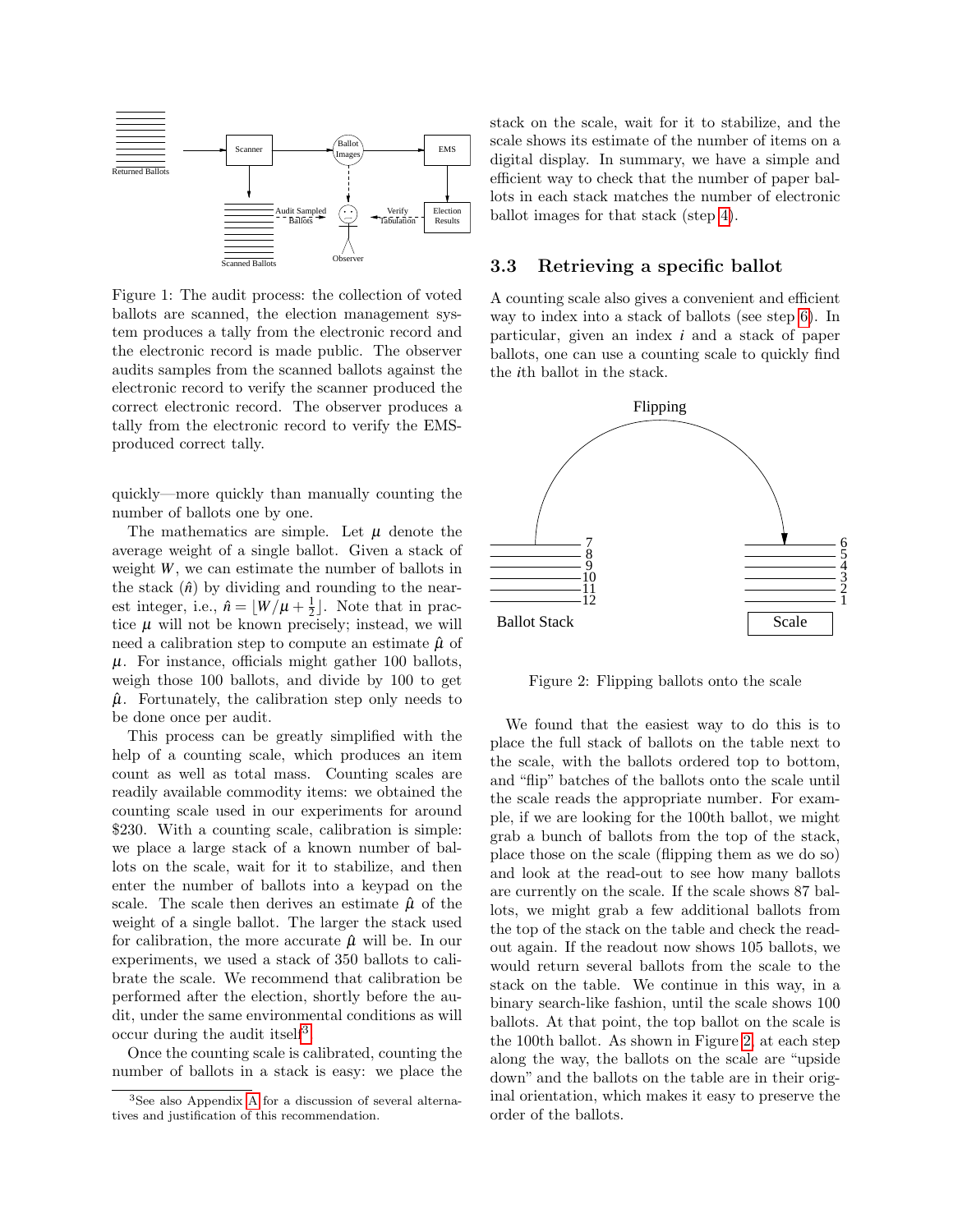We found in our experiments that this process converged rapidly, with just a few steps. In particular, this process requires many fewer rounds than the lg*n* rounds one might expect for a binary search, because we learned to "eyeball" things so that we could pick roughly the desired number of ballots and thus converge towards the desired result. In principle, a similar process could be applied with a regular scale, but the math might slow down the procedure considerably and introduce an opportunity for human errors to be introduced; with a counting scale, the procedure is simple and straightforward.

#### 3.4 Random selection

To assist in random selection of ballots, we recommend that the election management software generate a table to help select a ballot at random. For example, suppose we have three stacks, containing 300, 200, and 160 ballots, respectively. Then we could use the following table for use in random selection:

| number      | location |
|-------------|----------|
| $1 - 300$   | stack 1  |
| $301 - 500$ | stack 2  |
| $501 - 660$ | stack 3  |
|             |          |

Random selection would then consist of selecting a number uniformly at random between 1 and 660, identifying the appropriate stack, and then subtracting to obtain the index within the stack. For instance, the random number 360 corresponds to the 60th ballot in stack 2. This table could be prepared before the random selection process, and auditors could easily verify that it was prepared correctly.

If we are using dice to generate random numbers, this can be tweaked slightly to ease the process. With the same example as above, we might generate a slightly different table:

| number      | location |
|-------------|----------|
| $000 - 299$ | stack 1  |
| $300 - 499$ | stack 2  |
| $500 - 659$ | stack 3  |
| 660-999     | re-roll  |

Then we could roll three ten-sided dice to choose a random number between 0 and 999, look up the entry in the table, and re-roll if necessary (if the chosen number was in the range 660 to 999).

Once the ballots to audit have been selected, it is probably worth sorting them by stack and index so that we don't need to repeatedly find the same stack. In addition, if we need to select two ballots out of the same stack and we do so in order, then we can checkpoint the stack at the first ballot and then just add the required number of ballots, rather than having to look through the entire stack each time. Sorting by stacks also enables parallel auditing if we have multiple scales.<sup>[4](#page-5-0)</sup>

## 3.5 Practical considerations

It is crucial for this scheme that, once scanned, the ballots stay in the same order. If a stack gets shuffled or re-ordered after being scanned, there is clearly no way to rely on a ballot's index in the stack to identify the ballot.

Maintaining ballot order would probably be a good idea in Calandrino's scheme as well: even with the serial numbers stamped on the ballots, if the ballots get shuffled finding the correct ballot becomes a linear search process, which isn't dramatically faster than counting into the stack. However, Calandrino's scheme is much more robust to occasional human error that causes some ballots to be re-ordered, as the ballots can be sorted back into the correct order (although this is of course expensive). In contrast, our scheme has the drawback that there is no direct way to know whether the stack has been shuffled, so our scheme would require strict protocols to ensure the stacks stay in order; if the stacks get out of order, then almost every ballot we check will not match and the audit will fail. Our method of "flipping" stacks onto and off of the scale from a large stack should help maintain the order during the indexing operation, but still, considerable care will be required whenever ballots are handled.

Our scheme also requires that batch sizes be small enough to to avoid selection errors. In our experiments we used a stack of 350 ballots without error. However, our measurements (see Section [5.1.1\)](#page-9-0) suggest that in some cases stacks greater than 200–250 may show excessive errors and so it is safer to stick with stacks around this size until we have more experience with actual error rates. We believe this limitation is not serious, as larger stacks are already fairly unwieldy. Note that these limits are not exact: the easiest procedure is to estimate the thickness of a stack of 200–250 ballots and then divide stacks by eye.

## <span id="page-5-1"></span>3.6 Error handling

Because this process involves human processing, mistakes may occur. It is important to have a process that can tolerate occasional human error. Accordingly, we suggest error handling procedures for

<span id="page-5-0"></span><sup>4</sup>We owe this discussion to an anonymous reviewer.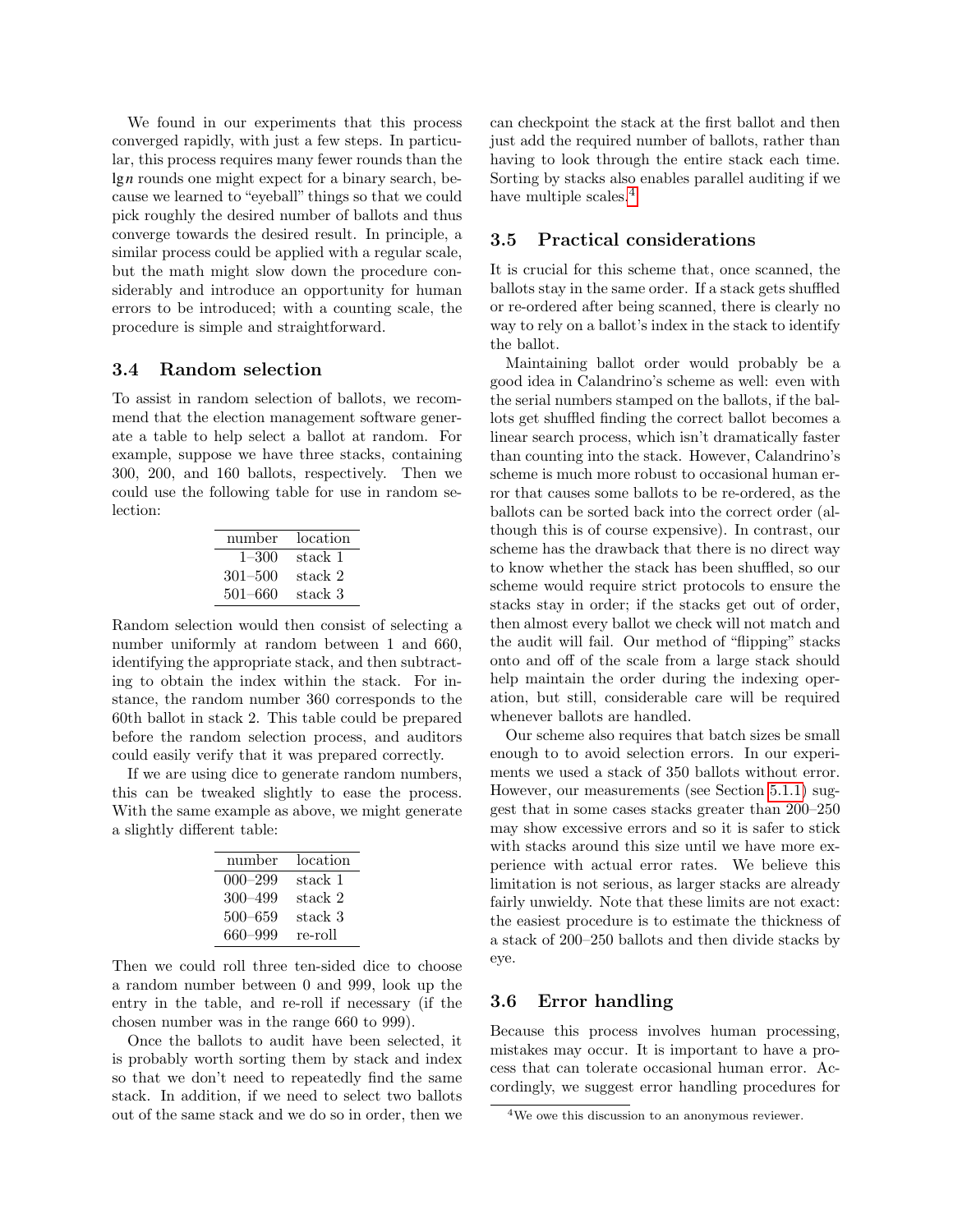two particular kinds of issues that we expect may arise:

- Discrepancies in stack sizes. Suppose that during step [4,](#page-3-3) we weigh a stack and find that the number of paper ballots in the stack appears to be different from the number of electronic ballot images for that stack. What should election workers do? One possibility is to divide the stack of paper ballots into a few smaller chunks, weigh each chunk, and then add up the number of ballots in each chunk. Because the weighing process is more accurate for smaller stacks, this provides a quick check that may eliminate some kinds of error (see Section [4\)](#page-7-0). If the discrepancy persists, the next step is to manually count the number of ballots in the stack, using any of a number of standard procedures—e.g., split up the stack into groups of ten and count the number of groups by hand. If the discrepancy still persists, it is likely that something went wrong with the scanning or handling of paper ballots; election officials will need to investigate, determine what went wrong, and take corrective action. After the paper ballots or electronic ballot images are corrected, the audit may need to be re-started from scratch.
- Mismatch between the paper and electronic record. Suppose that during step [7,](#page-3-5) we retrieve a paper ballot and discover that the votes on it do not appear to match the electronic ballot image. What should we do?

There are two major possibilities: (1) our weighing procedure has failed and we picked the wrong ballot out of the stack and (2) we have the right ballot (though the stack may have been shuffled) and the electronic records truly do not match. (We discuss the situation where we picked the wrong ballot but by coincidence it matches the electronic record in section [5.1.2.](#page-10-0)) We can eliminate the first possibility by recounting the stack with our chosen ballot at the top, either manually or by dividing it into smaller stacks. Continuing with our previous example where we are looking for the 100*th* ballot, the recounting protocol would work as follows. Suppose the counting scale tells us that we have 100 ballots on the scale, but when we look at the top ballot it does not match the electronic record for the 100*th* ballot. We would then invoke the recounting protocol:

1. Flip the 100 ballots back onto their original stack.

- 2. Using the procedure for retrieving a specific ballot, remove the top 50 ballots from the stack and set them aside.
- 3. Again, use the procedure for retrieving a specific ballot to create a stack of 50 ballots on the scale. The top ballot should be the 100*th* ballot, ready for comparison against the electronic record.

Since the weighing procedure for retrieving a specific ballot is more accurate for smaller stack sizes, dividing the stack into smaller sub-stacks will reduce the chance of error in selecting the correct ballot. Of course, depending on how large the ballot index that you are looking for is, you may wish to divide the stack into more than two substacks. Furthermore, it is not necessary to subdivide the stack evenly. In our example, the second step could be done by eyeballing roughly 50 ballots. If the first substack that is placed on the scale and then set aside has 54 ballots, then in the third step the 46*th* ballot would need to be retrieved.

If the ballot index is small enough, it might be easier to forego using the scale in the recounting protocol and instead perform a manual recount. In this case, the 100 ballots would be flipped back onto their original stack and then the auditor would simply count off the first 100 ballots. However, some degree of transparency is lost as observers are unable to easily see how the ballots are being counted. Therefore we suggest starting with divided weighings.

For handling an actual mismatch between a ballot and electronic record there are several steps we can take to deal with the possibility of an occasional scanning error. It is known that optical scan machines may fail to interpret some kinds of marks in the same way as a human would—particularly in the case of ambiguous or improper marks or miscalibration of the scanner. Consequently, we can expect a small probability that any given ballot may fail to match due to this kind of occasional scanning error. We anticipate that this kind of scanning error will likely be readily identifiable, because it may manifest as a mismatch in only a single contest or a visibly ambiguous mark. If this kind of expected scanner error is suspected, we recommend recording this as a mismatch and continuing on with the audit.

If the indexing appears to be correct, and there remains a mismatch that does not seem to be at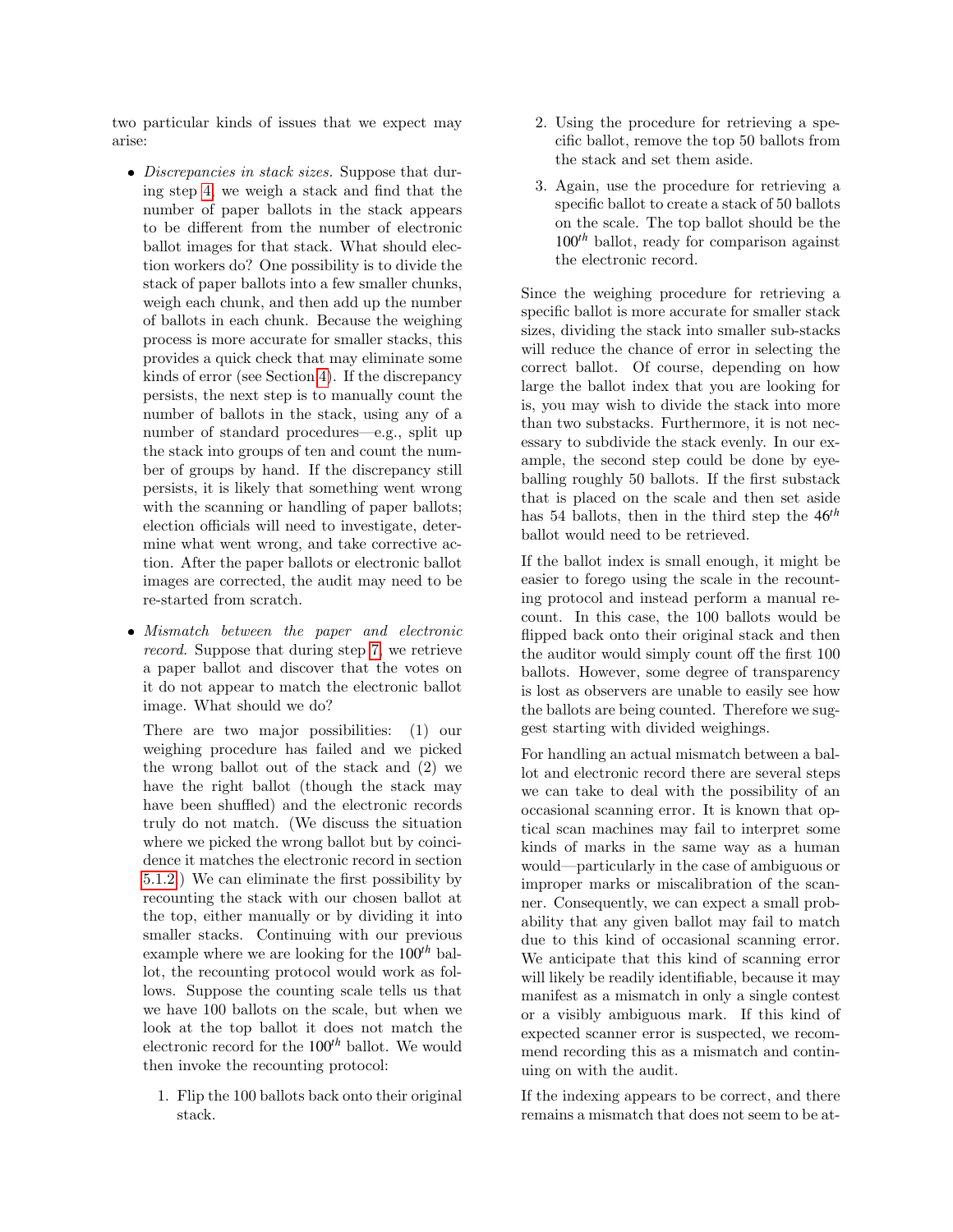tributable to ordinary scanner error, there are several possibilities. For ease of implementation, we suggest recording a mismatch and continuing on to the next selected ballot. Other possibilities might be to examine adjacent ballot images to see if they match the paper ballot, in case of an off-by-one error, or to manually count all contests on the entire stack of paper ballots and compare it to a tally of all of the corresponding electronic ballot images. However, the former introduces subtle security issues, and the latter is likely to be time-consuming. It is also probably prudent to separately investigate such errors in order to determine the cause — unexplained errors are troubling even if they do not affect the winner of the contest.

The important thing is to record the number of matches and mismatches, so that at the end of the audit we can use statistical methods to evaluate the degree of confidence provided by the audit. Johnson [\[7\]](#page-14-1) describes methods for escalating ballot-based audits to obtain the appropriate degree of confidence when individual errors are detected. In some cases it may be easier to record a mismatch and move on than to try to laboriously diagnose the cause of a mismatch. However, it is important to note that because our sample size is small one or two mismatches can imply a significant error in the reported totals, so some care should be taken to avoid them.

In general, whenever we detect some kind of error, we can always fall back to manual counting of the ballots. Thus, except for the edge case where we have undetected errors (see Section [5.1.2\)](#page-10-0), one can think of weighing as providing a fast, but potentially imperfect method for finding ballots with hand counting serving as a backup.<sup>[5](#page-7-1)</sup>

#### <span id="page-7-0"></span>4 Sources of Selection Errors

The primary new source of error that our system introduces is that we may select the wrong ballot (typically the one before or the one after). We know of three major mis-selection mechanisms:

- $\bullet$  *Scale error*. The simplest kind of error is simply that our scale might report an incorrect value. If the error were large enough, it might cause us to misestimate the size of a given ballot stack.
- Ballot stack variance. Ballots are a manufactured product and therefore their weights are

not identical, but rather follow some distribution. This means that any given stack might be composed of ballots which on average are heavier or lighter than  $\mu$ , leading to inaccurate selections.

• Mis-estimating  $\mu$ . As discussed in Appendix [A,](#page-14-10) we generally cannot measure  $\mu$  directly. Instead, we must estimate  $\mu$  by weighing some convenient set of ballots of known size and dividing to find  $\hat{\mu}$ , which is an estimate of  $\mu$ . This calibration procedure can cause selection errors if different ballot lots have different distributions.

The remainder of this section attempts to quantify the magnitude and impact of these errors.

The first source of error is primarily a cost/convenience issue. Nearly arbitrarily accurate scales and balances are readily available at an equally arbitrarily high price; although we expect far cheaper scales will be adequate. So, while we cannot discount this issue, the latter two issues are of more immediate concern because they cannot be solved by the purchase of better equipment: they present an issue even if we are weighing on perfect scales.

#### 4.1 Ballot Stack Variance

To analyze the impact of ballot stack variance, we start with a simple model in which the weights of ballots are normally distributed with mean  $\mu$  and standard deviation  $\sigma$ . If we randomly select a sample of *n* ballots from this distribution, we expect the sum of the ballot weights  $W = \sum_{i=1}^{n} w_i$  to also be normally distributed with mean  $n\mu$  and standard devimany distributed with mean  $n\mu$  and standard deviation  $\sqrt{n}\sigma$ . Let  $\hat{n} = \delta(W)$  be the estimated number of ballots given weight *W*. Now  $\delta(W)$  is only correct if  $\mu(n-\frac{1}{2}) \leq W < \mu(n+\frac{1}{2})$ . The width of this band is constant, whereas the variation in  $W$  scales with  $\subset \mathbb{R}^n$  $\sqrt{n}$ . Thus, as the number of ballots increases, variation in ballot weight accumulates and more of the probability mass of the distribution falls outside the correct band  $n\mu \pm \mu/2$ .

Figures [3](#page-8-0) and [4](#page-8-1) show this visually: the curve shows the probability density function for total stack weight for  $(\mu = 1, \sigma = .015)$ . The shaded region represents the fraction of total stack weights for which  $\delta(W)$  is correct. Because the density function is broader for  $n = 500$  than for  $n = 100$ , far more of the probability mass falls outside the correct region. The exact error rate is of course dependent on the ballot weight distribution, in this case the  $\sigma/\mu$  ratio.

<span id="page-7-1"></span><sup>5</sup>We are grateful to an anonymous reviewer for this point.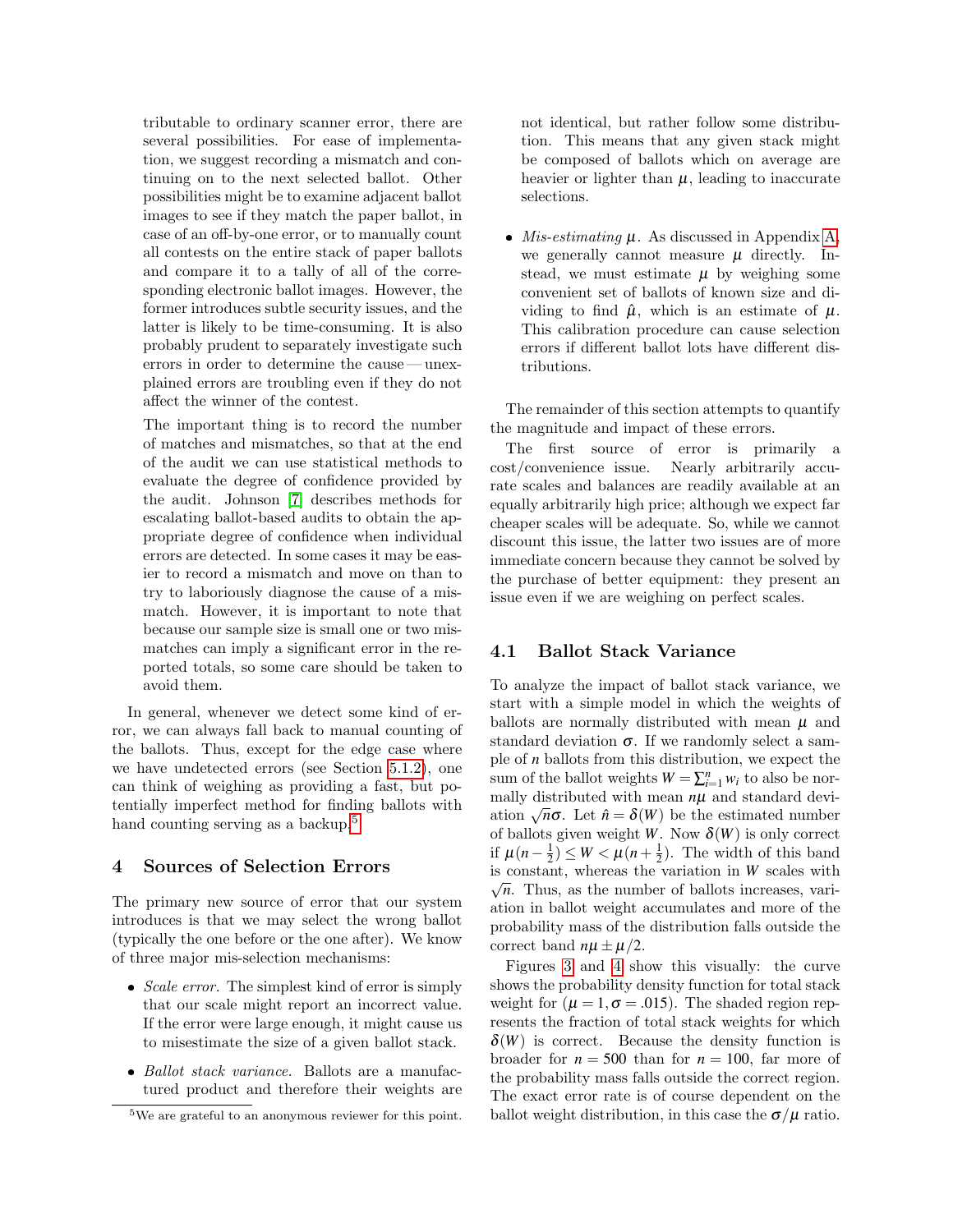



<span id="page-8-0"></span>Figure 3: Distribution of total weight:  $n = 100$ 

#### 4.2 Mis-estimating  $\mu$

A related problem is errors in determining  $\hat{\mu}$ . Because we compute  $\hat{\mu}$  from one set of ballots and then use that to estimate the size of another, possibly disjoint, set of ballots, the value of  $\hat{\mu}$  determined from our calibration set may not be exactly the same as the mean weight of the ballots we are actually trying to count. Because this is a systematic rather than a random error, even very small differences between  $\mu$  and  $\hat{\mu}$  can have a significant impact on the error rate. This is discussed further in Section [5.1.1.](#page-9-0)

In order to control for this effect, we recommend that auditors sample multiple batches to determine  $\hat{\mu}$ . In addition, the procedure of verifying that the total batch weight is consistent with the reported number of ballots in the batch provides a fairly sensitive test for weight discrepancies.

## 5 Empirical Results

In order to evaluate the magnitude of these effects for real ballots, we obtained two sets of unvoted ballots from Doug Jones at the University of Iowa. These are leftover sample Optech 4C scan ballots from Maricopa County, Arizona, approximately 18×9.75" in size. We labelled the two sets "A" and "B". We then performed experiments with two scales: one experiment with a counting scale suitable for weighing large stacks of ballots, and another experiment using

<span id="page-8-1"></span>Figure 4: Distribution of total weight:  $n = 500$ 

a high accuracy scale with a small range suitable for weighing single ballots.

## 5.1 Distribution of Ballot Weights

As discussed above, our principal concern was to determine whether the variation in ballot weights was sufficiently large to produce significant errors. Thus, our first set of measurements was intended to determine the distribution of ballot weights. $6$  Accordingly, we individually weighed the first 100 ballots from each box. The weighings were done with a Acculab GS-200 lab scale (range 0-200g, readability .1g). This scale has a rather small platform (5.125" square), compared to the ballot size  $(18" \times 9.75")$ , with the result that the ballots hang substantially over the side of the platform. We were forced to raise the scale up in order to avoid letting the ballots touch the table and affecting the measurement. In addition, for some ballots the scale was unable to converge on a single value for the final digit (e.g., oscillating between 21.9g and 22.0g). We attribute

<span id="page-8-2"></span> $6$ Note to scientifically minded readers: in SI units "grams" refers to "mass", which is an intrinsic property of the ballots rather than "weight", which depends on the particular gravitational environment in which the measurements were taken. However, the electronic scales in common use actually measure weight, or rather force, and simply translate it to mass based on standardized assumptions about the gravitational field. In accordance with lay practice, we will use the term "weight" and report it in grams rather than Newtons, the SI unit of force.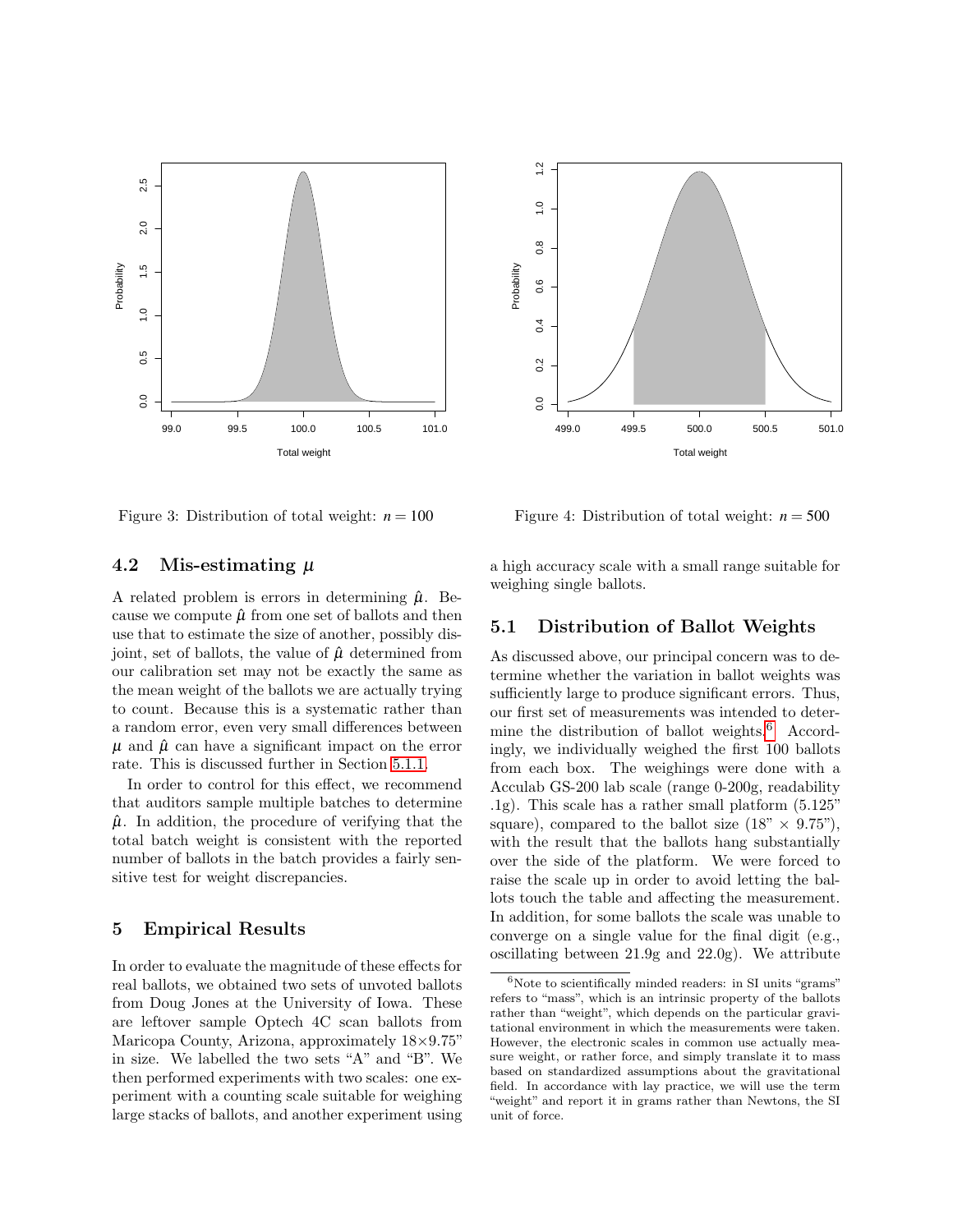this to a combination of a ballot weighing roughly in the middle and air current-induced instability. In such cases we arbitrarily assigned the weight to halfway between the two values. Finally, in some cases we took several measurements (e.g., before or after changing the battery on the scale), in which case we averaged them.

Figures [5](#page-10-1) and [6](#page-10-2) show the distributions within each batch, with the bins being .1g wide. In other words, the values 21.10 and 21.15 are in the same bin. While the distributions appear fairly different, their mean weights differ by less than  $.1\%$ , which is statistically insignificant (t-test  $p = .35$ ). However, the variance is significantly different (Levene test,  $p < .01$ ). This suggests that there is some systematic difference between the boxes. It is unclear whether the ballots are actually from different distributions or whether our technique varied, as we weighed box A first and may have been more practiced and/or attuned to scale instabilities during the second set of weighings; we saw many more such instabilities in box B (29) than box A (8). Note that even box B, which appears to the eye to be less normal, has a standard deviation of less than 1% of the mean ballot weight.

As a double check, we weighed the first 350 ballots in each stack using our lower resolution, higher range scale, and the means are rather closer, suggesting that we may be seeing the cumulative effect of small weighing errors in each ballot. In future, we would like to take individual measurements of more ballots with a higher resolution scale in a more controlled environment (see Section [7\)](#page-13-2).

#### <span id="page-9-0"></span>5.1.1 Projected Selection Error

Given the above distributions of ballot weight, it is possible to estimate the error rate in ballot selection, assuming that the scale we are using to count out the ballots is error-free. We model the situation as follows:

- Ballot weights are distributed according to some probability density function  $\varphi(w)$  with true mean  $\mu$ .
- We randomly generate ballots from  $\varphi(w)$  and compute the mean, which gives us an estimated  $\mu$ ,  $\hat{\mu}$ .
- We randomly generate ballots *B* from  $\varphi(w)$ . Denote the weight of each ballot in the stack as  $w_1, w_2, \ldots, w_n$

Because the distribution for box B appears nonnormal, we decided not to fit a standard distribution but rather to use numerical methods, assuming that the measured distribution is the correct one, at least for that stack of ballots.[7](#page-9-1) This reduces to sampling our existing ballot stacks with replacement. We wrote a simulator in Python to model this situation. Our simulator first randomly generates 1000 ballots to compute  $\hat{\mu}$  and then generates a stack of 500 ballots. For each position *i* in the stack, we determine whether we could correctly estimate the stack size. In other words, we check whether  $i \stackrel{?}{=} \delta(\sum_{j=1}^{i} w_j)$ , assuming that  $\mu = \hat{\mu}$ . Figure [7](#page-9-2) shows the results of this procedure, with each simulation run 100,000 times.



<span id="page-9-2"></span>Figure 7: Simulated error rate

We can make several qualitativate observations about this figure. First, the error rate increases rapidly with increasing stack size, which is as we expected from the discussion in Section [4.](#page-7-0) Second, for stacks of below about 230 ballots (for box A) and 190 ballots (for box B), our simulations produced no errors at all. This implies that if we're willing to divide our ballots into suitably small stacks, we can reduce the error rate arbitrarily. Third, the error rate for box B is much worse than the rate for box A: even with stacks of 500 ballots, box A's error rate is  $\langle .5\%, \text{ while a similar stack with box B has} \rangle$ an error rate exceeding 1%.

To evaluate the impact of mis-estimating  $\hat{\mu}$ , we also ran simulations where we used one box to compute  $\hat{\mu}$  and then simulated selecting ballots from the other box. Figure [8](#page-10-3) shows the results of four such simulations. We computed the mean in two

<span id="page-9-1"></span><sup>&</sup>lt;sup>7</sup>Simulations using normal distributions with the same  $\mu$ and  $\sigma$  as these distributions produce similar results.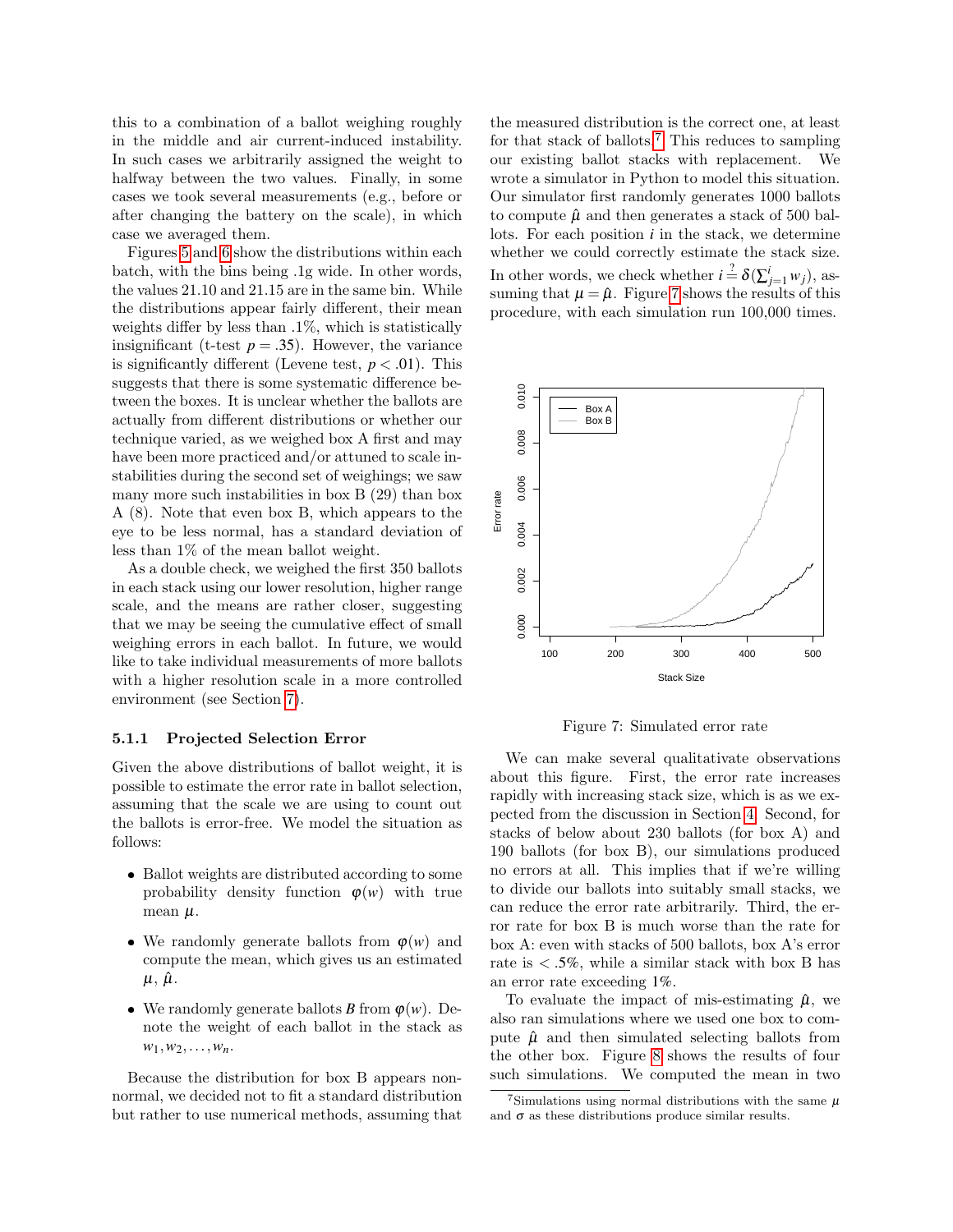

<span id="page-10-1"></span>Figure 5: Ballot weights: box A

ways, both directly and by the sampling procedure described in the previous section. from the theoreti-cal analysis in Section [4,](#page-7-0) errors in  $\hat{\mu}$  result in significantly worse error rates in these cross-box simulations than we saw in the previous section. Moreover, using the true mean (even from the wrong box) produces somewhat better results than the resampled mean, because we do not have to contend with the variation due to sampling. Arguably, using the true mean is more relevant here: we can think of both boxes as being drawn from the same large pool of ballots with Box A being used as our calibration sample and Box B as being our auditing sample; simulating resampling again introduces more error than we would expect in the real world. Note that this difference is more pronounced if the means are closer (as our overall weighings suggest they might be) and so systematic effects are smaller.

#### <span id="page-10-0"></span>5.1.2 Impact of Mis-Selection

The above data suggests that while selection errors will be reasonably rare, they will not be nonexistent. If we are trying to select ballot *i* and actually select ballot  $j \neq i$ , we need to consider four major cases:

- $\bullet$  *i* scanned correctly but the contents of *j* do not match *i*.
- $\bullet\,$   $i$  scanned correctly and by coincidence the contents of *j* do match *i*.



<span id="page-10-2"></span>Figure 6: Ballot weights: box B



<span id="page-10-3"></span>Figure 8: Simulated error rate: cross-box sampling

- $\bullet$  *i* scanned incorrectly and the contents of *j* do not match the scan results for *i*.
- *i* scanned incorrectly and by coincidence the contents of *j* do match the scan results for *i*.

Only the first and fourth cases matter; in the second and third cases the results are the same as if we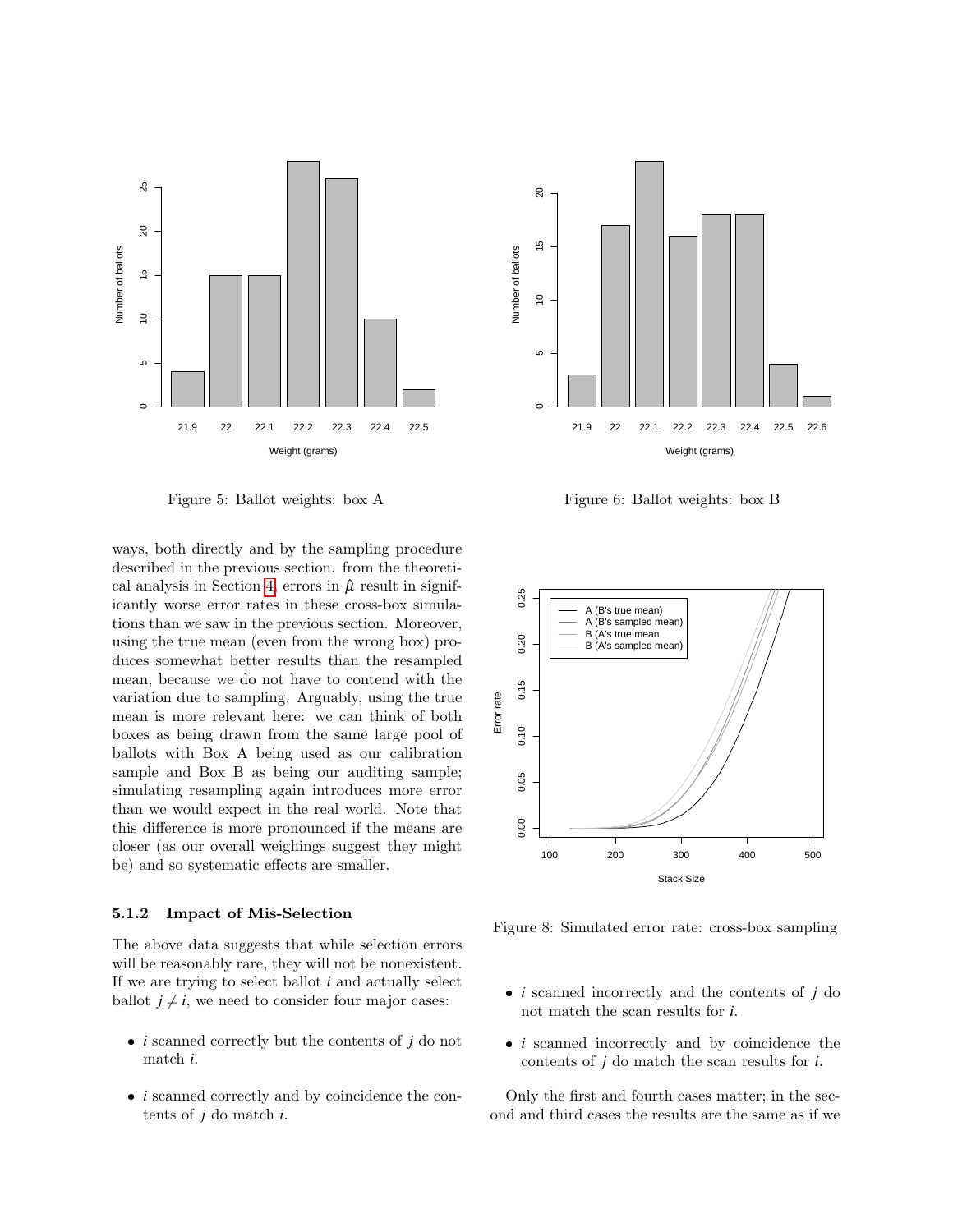had actually selected *i*. However, in the first case we get a "false reject": a report of an error where there was none. In the fourth case, we get a "false accept": a report of success where in fact the ballot was scanned incorrectly.

As described in Section [3.6,](#page-5-1) dealing with false rejects does not seem particularly problematic, as long as the rate is not too high: if the manual evaluation of a ballot does not match the electronic records, it is natural to go back and verify that the correct ballot was selected by manual counting. This is inconvenient but not particularly expensive as long as it does not occur too often and the stacks are sufficiently small.

False accepts are more problematic, because they are harder to detect. If the false accept rate is reasonably small, we can compensate by sampling fractionally more ballots, as described by Johnson [\[7\]](#page-14-1), in the case where the error rate *e* is relatively small, we can simply compensate by multiplying the number of ballots to audit by  $1/(1-e)$ . We can compute a conservative estimate for the false accept rate by treating the misselection rate for maximal sized stacks as if it applies to stacks of all sizes and by assuming that all misselections are false accepts. However in practice, misselections are much more likely to result in false rejects than false accepts. Data from the 2006 Sarasota County General Election indicates that the chance of two randomly chosen ballots having identical contents is less than 0.0005: over 99.9% of random selection errors will result in false rejects rather than false accepts. (Note that this calculation depends on auditing the entire ballot. If single races are audited or the ballot is unusually short, then the chance of duplication is naturally higher. It would be interesting to look at other sets of ballot data to find projected matching rates.)

Of course, an attacker might attempt to maximize his chances of success by duplicating electronic record  $i+1$  (or  $i-1$ ) onto record  $i$ , with the hope that the misselection will work in his favor, but even then it is equiprobable that the misselection will cause the wrong ballot in the opposite direction to be selected. In general, stack sizes must be chosen so that the overall error rate (and hence the false reject rate) is no higher than a few percent. Otherwise, explicit error handling becomes too expensive. Thus, even if we were to assume a worst case scenario that in some election all errors are false accepts, we would only need to oversample by a few percent in order to compensate.

#### 5.2 Selection Experiments

We also tried an end-to-end test using our counting scale (Virtual Measurements & Control VW-330A-C 50kg x 0.002kg) and 350 ballots from box A. We calibrated the scale with the same stack and then one of us (EKR) generated random indices while another (CKS) used the scale and our ballot retrieval method to find the correct ballot. Over the course of 20 trials, the longest time it took to find the ballot was 31 seconds (on an early trial), with all remaining trials taking less than 30 seconds. In each case the ballot retrieval method resulted in selecting the correct ballot.

#### 5.3 Tampering with Ballot Weights

Our procedure relies on the approximate constancy of ballot weights. If someone could significantly affect the weight of the ballots, she would be able to disrupt the auditing scheme. One way to change the weight of a ballot is to tear off some part of it. This might be done deliberately or accidentally, especially in the situation where ballots have a perforated stub that should be removed by the voter. Leaving this stub in place or tearing off a portion of the ballot while removing the stub would affect the total weight of the ballot. Some jurisdictions already take care to remove the stubs out of concern for jamming the scanners, but our method would require that all stubs be removed prior to auditing. Ballots with the stub still attached are easily detected by the natural method of aligning the ballots at the bottom and looking for over-long ballots. It is harder to detect ballots which were torn in stub removal. In our experience as pollworkers, this is rare, but if future experience showed it to be a problem it might be possible to modify scanners to have them reject damaged ballots.

Another way to alter the weight of the ballot is by adding mass, for example by getting the ballot wet. To test this out, we wiped down one ballot with a damp sponge and were able to increase the weight of the ballot by 4.6g, roughly 20% of the ballot weight. Three such ballots would be enough to introduce an off-by-one error when we weigh the stack (due to rounding). We then soaked the ballot in water; this increased the weight by a total of 5.9g. This is a significant amount; on the other hand, a wet ballot might be easily noticed by election officials or might have a chance to dry out before the auditing procedures begin. If, however, a ballot can be wiped down with a solution such that additional mass remains after the water has evaporated, that could affect our indexing scheme and go unnoticed. If a mis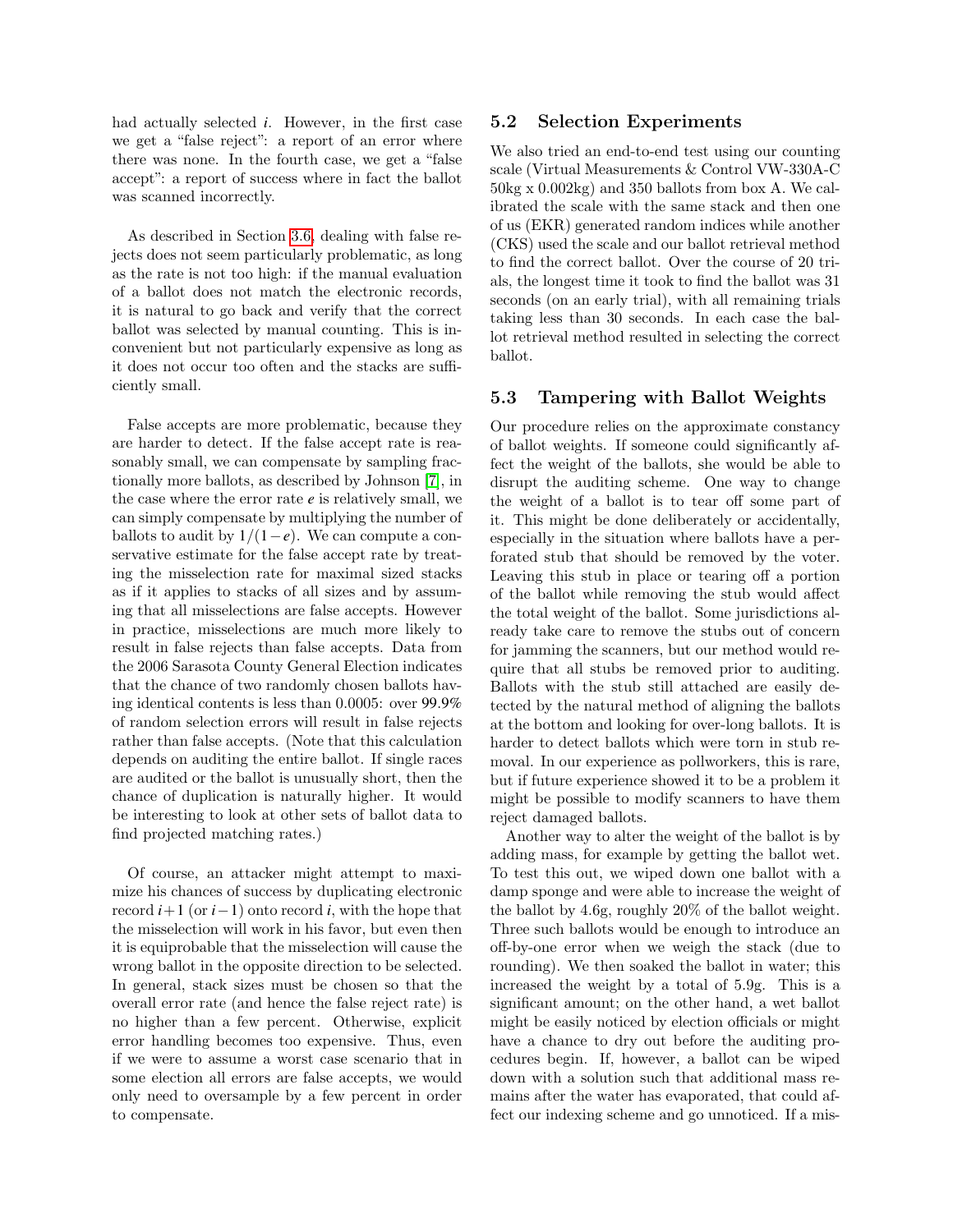selection occurs, a false reject or false accept results; as discussed in section [5.1.2,](#page-10-0) a false reject is much more likely than a false accept. In addition, a single ballot can only affect the indexing of a single stack of ballots; to introduce widespread error, many ballots across many precincts would need to be altered. Therefore, in the worst case, if a large number of ballots, distributed across many precincts, become altered, our scheme reduces to manual counting to find the sampled ballots.

# 6 Discussion

In Section [2,](#page-1-0) we laid out eight stated goals: ease of use, efficiency, software-independence, support for risk-limiting audits, transparency, compatibility with legacy systems, and privacy. Our system meets some, but not all of these, as discussed below.

- $\bullet$  *Ease of use.* The pseudo-binary search method is straightforward and easy to use. In our experiments we were able to find the correct ballot in a stack of 350 rapidly. Our system of stacking the ballots next to the scale and "flipping" more ballots onto or off of the scale as needed ensures that the stack remains in order.
- $\bullet$  *Efficiency.* The equipment needed for our scheme is modest: a simple counting scale. The one we bought cost \$230. The human resources are also modest. For each ballot in the random sample, we must: (i) find the appropriate stack of ballots, (ii) select the paper ballot at the appropriate index in that stack, and (iii) manually audit the selected ballot. If the stacks are labelled and organized appropriately, we anticipate that it may take a minute or so (this depends on the number of stacks, obviously) to locate the appropriate stack, which corresponds to several hours if 300 ballots are audited. Finally, Stevens estimates that it takes 6 seconds per contest to manually count a single ballot [\[13\]](#page-14-11); in an election with 30 contests, this corresponds to 3 minutes per ballot, or 15 hours to recount 300 ballots, much more than the cost of finding the ballots using our method.

Achieving a similar level of statistical confidence from precinct-based or machine-based audits would require recounting a very large number of ballots and a correspondingly large commitment of time and resources. Because of resource constraints, jurisdictions that currently use precinct- or machine-based audits make no attempt to achieve 95% confidence (or anything approaching such a degree of effectiveness).

- Software-independence. Our scheme does not trust or rely upon correct operation of the scanners or associated equipment. The only machinery introduced by our scheme is a counting scale, which can be checked for accuracy before the audit procedures begin. We assume that the scale is a simple device whose failure modes are well-understood and are consistent from weighing to weighing, so that any failure of the scale will become immediately obvious during this preliminary check. Because scales are generally computer controlled, in principle a malicious insider with access to the scale might tamper with one to cause it to read out incorrectly: the most powerful attack we know of would be to install a radio receiver which would let an external attacker override the scale readout. This threat could potentially be mitigated, at a significant cost in terms of convenience, by using a manual scale. Another potential mitigation would be to use the counting scale for ballot selection but then a manual scale as a double-check on the selected stack position.
- Support for risk-limiting audits. Our approach is well-suited to use of risk-limiting audits. Once the scanning is complete and a tally has been committed, the sample size required to meet the goals of the audit can be determined using standard statistical techniques [\[1,](#page-13-0) [7\]](#page-14-1). Our protocol focuses on selecting a specified number of ballots, not on calculating the required sample size or confidence level.
- Transparency. Our system is largely, but not completely, transparent. Any observer with a view of the scale can verify that it was calibrated and that the scale is reading the correct weight and count for the desired ballot. One potential threat to transparency is the manipulation of the ballots themselves. Once the election official handling the ballots has determined the correct stack size, he might be able to substitute another ballot (such as the next ballot down) for the actual audit. Both of these attacks only work well if there is a nearby ballot which duplicates the electronic record, but this is a natural type of attack for a malicious scanner to mount.
- Compatibility with legacy systems. Our system will work with any optical scanner equipment that scans paper ballots, produces an electronic, numbered list of those ballots and their content, and outputs the scanned ballots into a stack in the same order as the electronic list. We require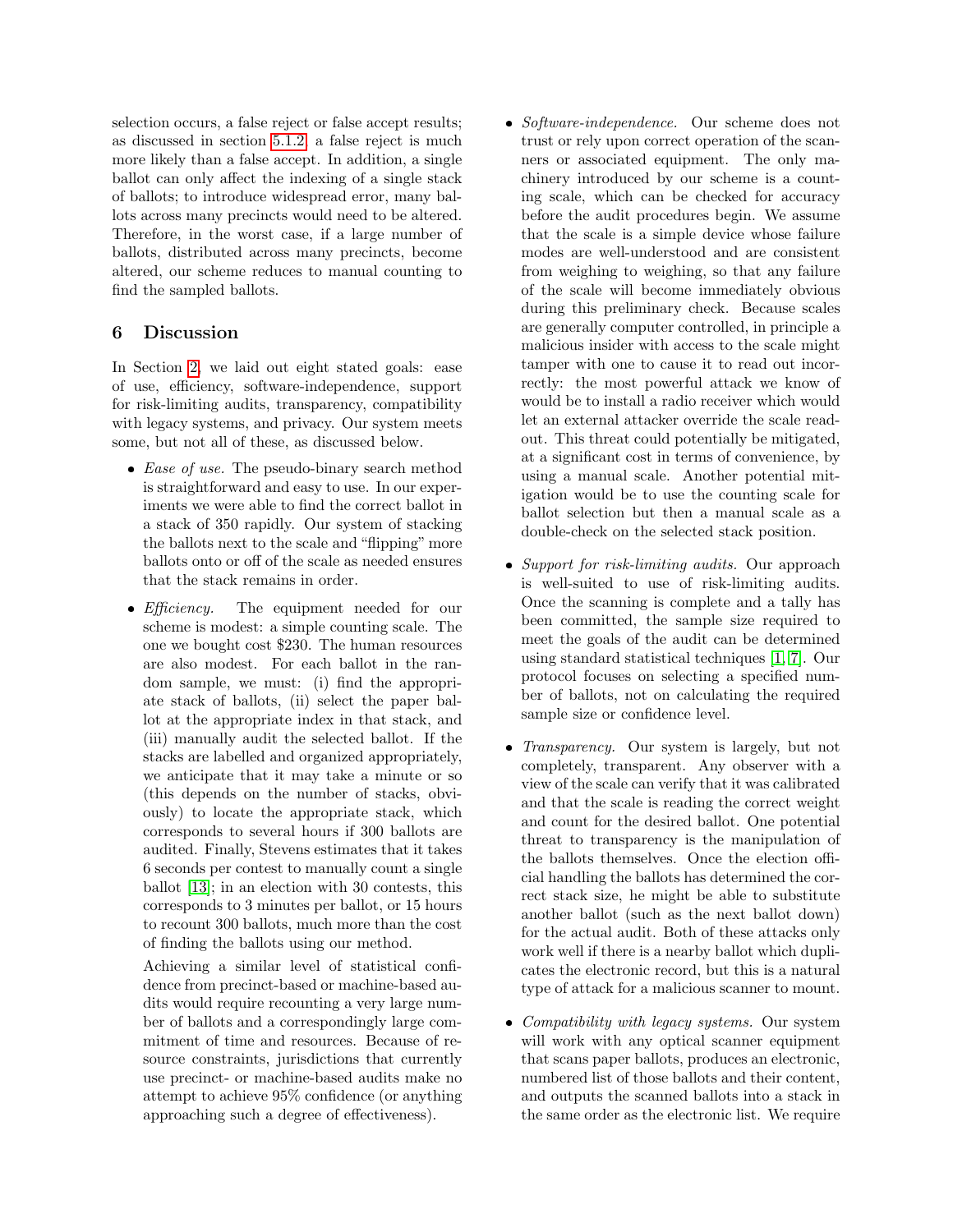no special equipment for re-scanning or stamping the ballots.

- Privacy. Assuming that the ballots are shuffled before being scanned, our system protects the secrecy of the ballot.
- Coercion resistance. Unfortunately, our system fails to achieve this criterion. If we want to allow independent observers to verify the election outcome, we need to provide them with the list of electronic ballot images before the audit begins. However, this list of ballot images enables voters to prove how they have voted, either with a special write-in name or with pattern voting in down-ballot contests. When voters can prove how they voted, they can be coerced, or their votes can be bought. We do not have a satisfactory resolution to this tension between transparency and coercion-resistance.

While ideally we would meet all eight goals, we have improved the best previous ballot-based auditing systems by proposing a system which is compatible with existing legacy systems. The major remaining deficiency is the tension between privacy and coercion resistance. Designing a simple method of resolving this tension is an open research problem.

## <span id="page-13-2"></span>7 Future Work

While the data presented in this paper suggests that our proposal may be viable, significant amounts of further work are required in order to determine whether it is really practical. The most important open question is to determine the level of variation of the weights of real voted ballots, perhaps by collaborating with a registrar of voters to measure such a set of ballots. In addition, it would be useful to use a higher resolution scale than the one we have—at the last minute we were able to obtain such a scale but the initial experiments we performed exhibited too much drift (about .1g variation over the course of weighing 100 ballots) to give us better data than the weighings reported here. We have contacted the manufacturer but do not yet have a resolution of this issue.

Another open question is how well our proposal works in the field, including finding the right stack, having untrained operators do weighings, etc. Before the scheme could be deployed it would be important to do an end-to-end study involving selection and perhaps auditing of live ballots. This would help to validate whether our initial measurements of time to find a ballot scale to real-world use.

Finally, it would be important to determine whether ballot order can be preserved between scanning and auditing. One experimental approach might be to select a number of boxes of stored ballots and then re-scanning them (perhaps using technology from the Humboldt ETP) to compare the rescans to the original CVRs.

All of these experiments are likely to require some measure of cooperation from voting officials.

# 8 Summary

Previous authors have demonstrated that ballotbased auditing can provide equivalent levels of statistical confidence to precinct-based audits while requiring the audit of far fewer ballots. We have described a method for ballot-based auditing that can be applied to legacy ballot-scanning equipment without requiring hardware changes to existing voting systems. While we have presented preliminary evidence to suggest that the method is practical, more research is needed to answer some of the open questions that remain. An empirical end-to-end evaluation of a deployment of our scheme would provide information about the effort required to form the stacks of ballots, the feasibility of keeping scanned ballot stacks in order, the ease with which the correct stack can be located, and a quantification of the efficiency of our system as compared to precinct-based auditing systems. We hope that this work will contribute to the study of how to audit elections costeffectively.

#### 9 Acknowledgements

We thank Doug Jones for sharing with us sample ballots; this work would not have been possible without his assistance. Thanks to David Dill for providing us with data from the Sarasota election. Thanks to the anonymous EVT reviewers for their helpful comments. This research was supported by NSF CNS-0524745 and by a University of California Chancellor's Fellowship.

#### References

- <span id="page-13-0"></span>[1] Aslam, J. A., Popa, R. A., and Rivest, R. L. On estimating the size and confidence of a statistical audit. In Proc. 2007 USENIX/ACCURATE Electronic Voting Technology Workshop (EVT '07) (2007).
- <span id="page-13-1"></span>[2] Calandrino, J. A., Halderman, J. A., and Fel-TEN, E. W. Machine-assisted election auditing. USENIX/ACCURATE Electronic Voting Technology Workshop 2007 (Aug. 2007).